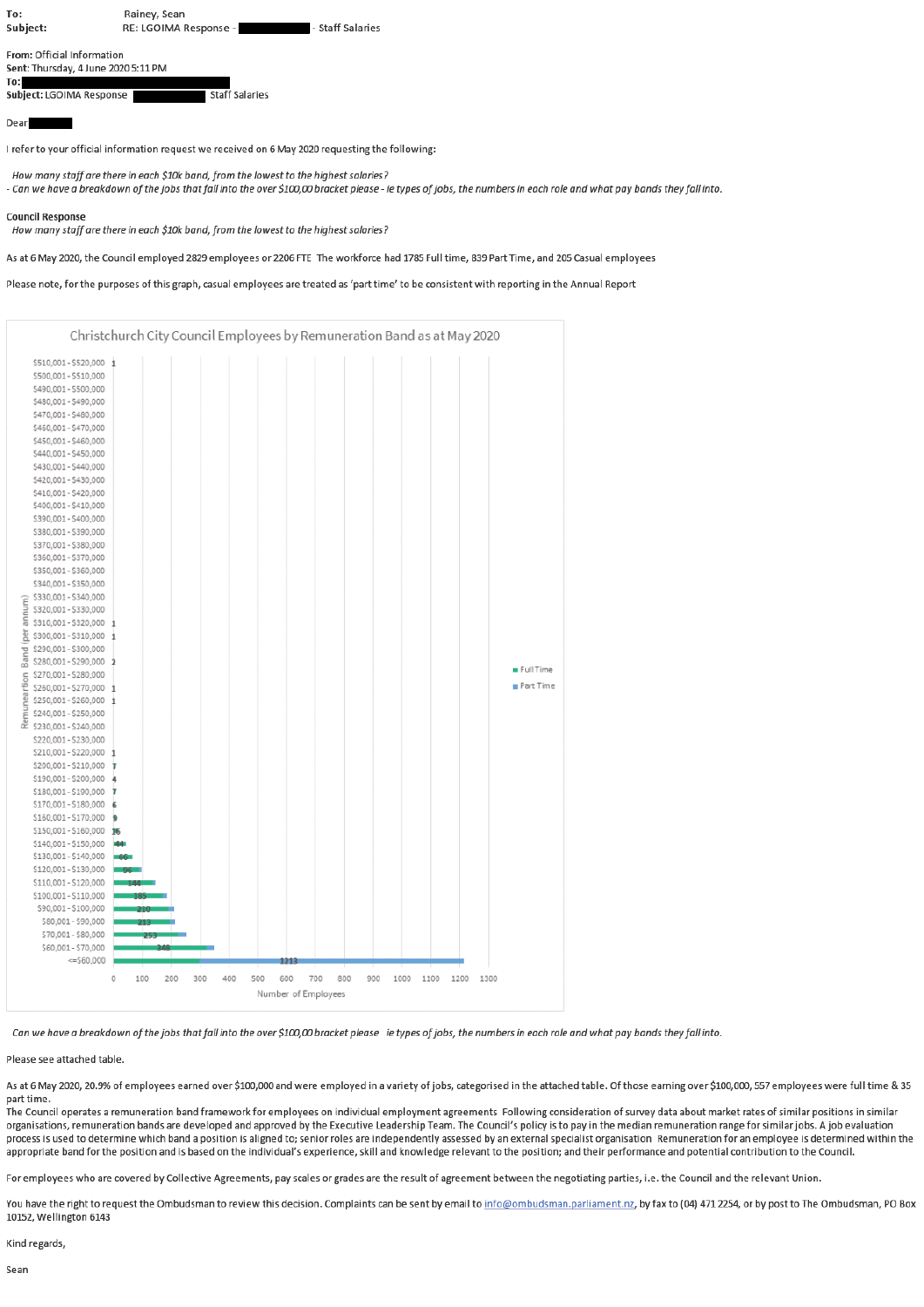**Sean Rainey**<br>Manager Official Information and Privacy Officer<br>Office of the Mayor and Chief Executive

 $\langle \hat{\xi}_2 \rangle$  $\begin{array}{c} \hline \end{array}$ 

 $\mathcal{L}_{\text{max}}$ 

- $\overline{\textcircled{\tiny 2}}$
- Te Hononga Civic Offices, 53 Hereford Street, Christchurch
- $\overline{\circ}$ PO Box 73016, Christchurch 8154
- $\ddot{\circ}$ ccc.govt.nz